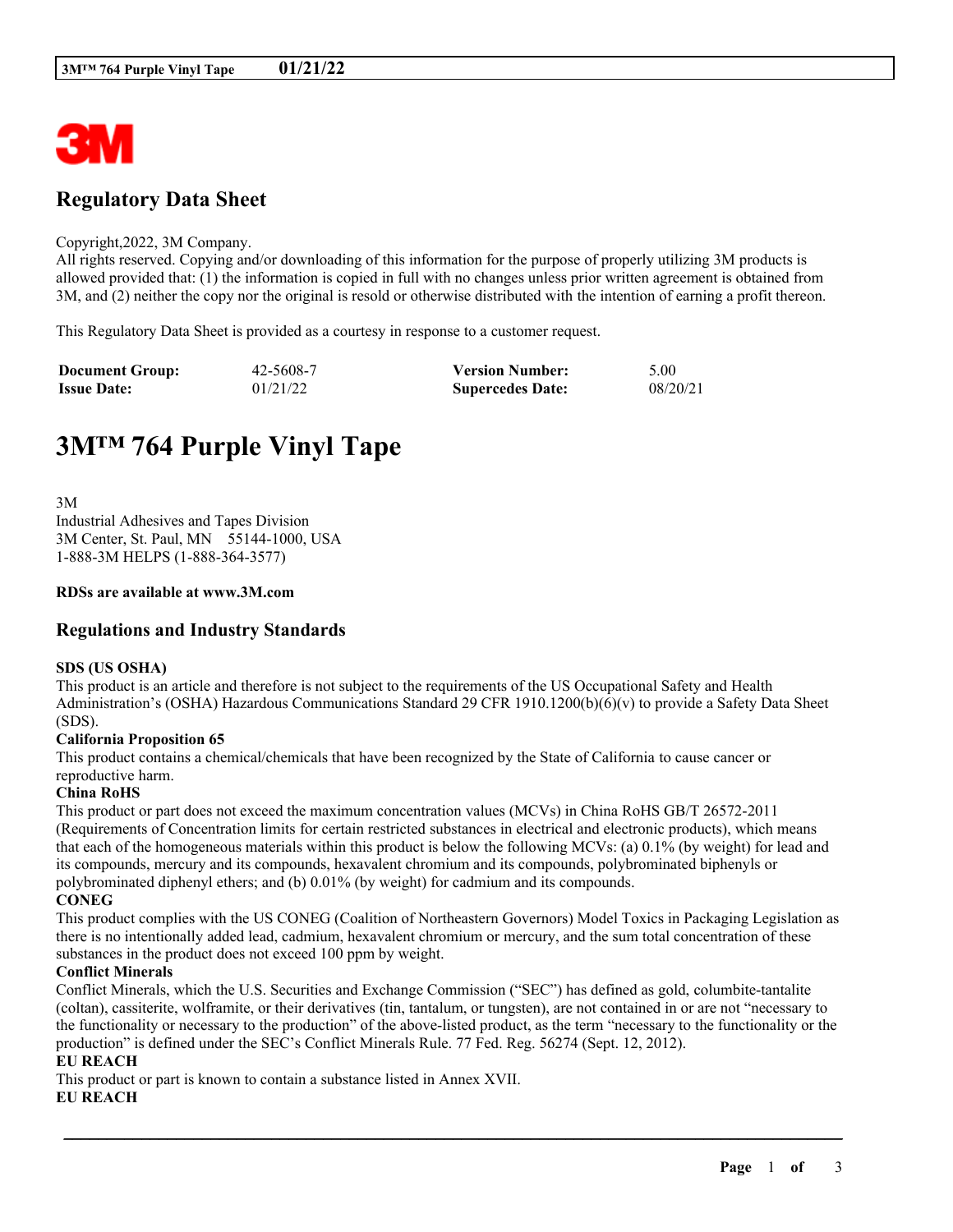This product, including any article that the product is composed of, does not contain at greater than 0.1% by weight a Substance of Very High Concern (SVHC) substance identified according to Article 59 of REACH. This declaration reflects the substances on the candidate SVHC list, effective January 2022.

#### **EU RoHS**

This product does not exceed the maximum concentration values (MCVs) set under EU Directive 2011/65/EU (RoHS recast/RoHS 2), as stated in Annex II to that directive. This means that each of the homogenous materials within this product does not exceed the following MCVs: (a) 0.1% (by weight) for lead, mercury, hexavalent chromium, polybrominated biphenyls or polybrominated diphenyl ethers; and (b) 0.01% (by weight) for cadmium.

#### **EU RoHS Phthalates**

This product does not exceed the maximum concentration values (MCVs) for phthalates set under EU Directive 2011/65/EU (RoHS recast/RoHS 2), as amended by EU 2015/863, which applies to finished EEE after July 22, 2019 for Category 1-7, 10- 11 products and after July 22, 2021 for Category 8 and 9 products. This means that each of the homogeneous materials within this product does not exceed the MCV of 0.1% (by weight) for each of the following phthalates: DEHP, BBP, DBP, and DIBP.

#### **Fluorinated Greenhouse Gas**

A Fluorinated Greenhouse Gas (or F-Gas) listed under Annex I and II of Regulation (EU) No 517/2014 of the European Parliament and of the Council of 16 April 2014 is not intentionally added to the product.

## **IEC62474**

This product or part is known to contain a substance listed in IEC62474. This declaration reflects the substances on the list as of the date of this certificate.

## **Sustainability Advantage: Recycled content**

This product does not contain recycled content.

#### **TSCA 8(a) Nanomaterial Reporting**

This product does not contain nanoparticles subject to reporting under TSCA Section 8(a). Under the "Chemical Substances When Manufactured or Processed as Nanoscale Materials: TSCA Reporting and Recordkeeping Requirements" rule, a reportable nanoparticle is defined as having at least one dimension in the size range of  $1 - 100$  nm and is manufactured or processed to exhibit unique and novel properties because of its size.

\_\_\_\_\_\_\_\_\_\_\_\_\_\_\_\_\_\_\_\_\_\_\_\_\_\_\_\_\_\_\_\_\_\_\_\_\_\_\_\_\_\_\_\_\_\_\_\_\_\_\_\_\_\_\_\_\_\_\_\_\_\_\_\_\_\_\_\_\_\_\_\_\_\_\_\_\_\_\_\_\_\_\_\_\_\_\_\_\_\_

#### **TSCA Section 6**

This product is not known to contain 2,4,6-Tri-tert-butylphenol (CAS 732-26-3). **TSCA Section 6** This product is not known to contain Decabromodiphenyl Ether (Deca-BDE) (CAS 1163-19-5). **TSCA Section 6** This product is not known to contain Hexachlorobutadiene (HCBD) (CAS 87-68-3). **TSCA Section 6** This product is not known to contain Pentachlorothiophenol (PCTP) (CAS 133-49-3). **TSCA Section 6** This product is not known to contain Phenol, isopropylated phosphate (3:1) (PIP (3:1)) (CAS 68937-41-7).

## **Chemicals and/or Compounds of Interest**

**Asbestos** : Not intentionally added. *Talc not intentionally added.* **Barium and (Ba) Compounds** : Contains. **Bisphenol A (BPA) (CAS 80-05-7)** : Contains. **Cadmium and (Cd) Compounds** : Contains. **Chlorinated Paraffins, Short Chain** : Not intentionally added. **Chromium and (Cr) Compounds** : Not intentionally added. **Cobalt and (Co) Compounds** : Not intentionally added. **Diisononyl Phthalate (DINP)** : Contains. **Dioxins and Furans** : Not intentionally added. **Epoxy Compounds** : Contains. **Flame Retardants (not PBB or PBDE)** : Not intentionally added. **Halogenated Compounds** : Contains. **Lead and (Pb) Compounds** : Not intentionally added. **Mercury and (Hg) Compounds** : Not intentionally added. **Ozone Depleting Chemicals (ODCs)** : Not intentionally added.